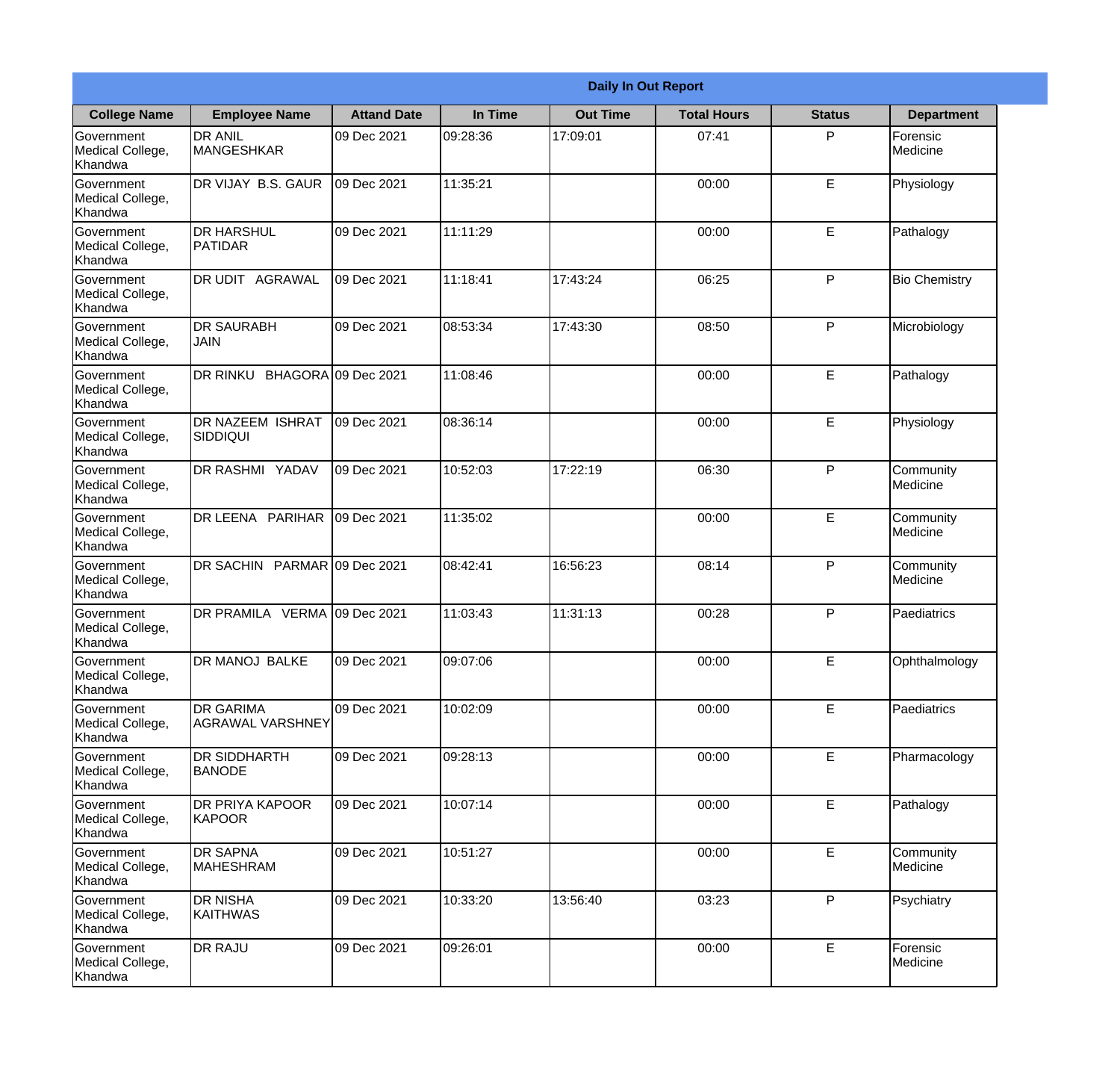| <b>Designation</b>                  | <b>Category</b>     |
|-------------------------------------|---------------------|
| Assistant Professor   Para Clinical |                     |
| Associate Professor Non Clinical    |                     |
| Assistant Professor   Para Clinical |                     |
| Associate Professor Non Clinical    |                     |
| Associate Professor Para Clinical   |                     |
| Assistant Professor   Para Clinical |                     |
| Professor                           | <b>Non Clinical</b> |
| Assistant Professor   Para Clinical |                     |
| Assistant Professor   Para Clinical |                     |
| <b>Assistant Professor</b>          | Para Clinical       |
| Professor                           | Clinical            |
| Assistant Professor Clinical        |                     |
| Associate Professor Clinical        |                     |
| Associate Professor Para Clinical   |                     |
| Demonstrator/Tutor   Para Clinical  |                     |
| Associate Professor Para Clinical   |                     |
| <b>Assistant Professor</b>          | Clinical            |
| Demonstrator/Tutor   Para Clinical  |                     |

## **Daily In Out Report**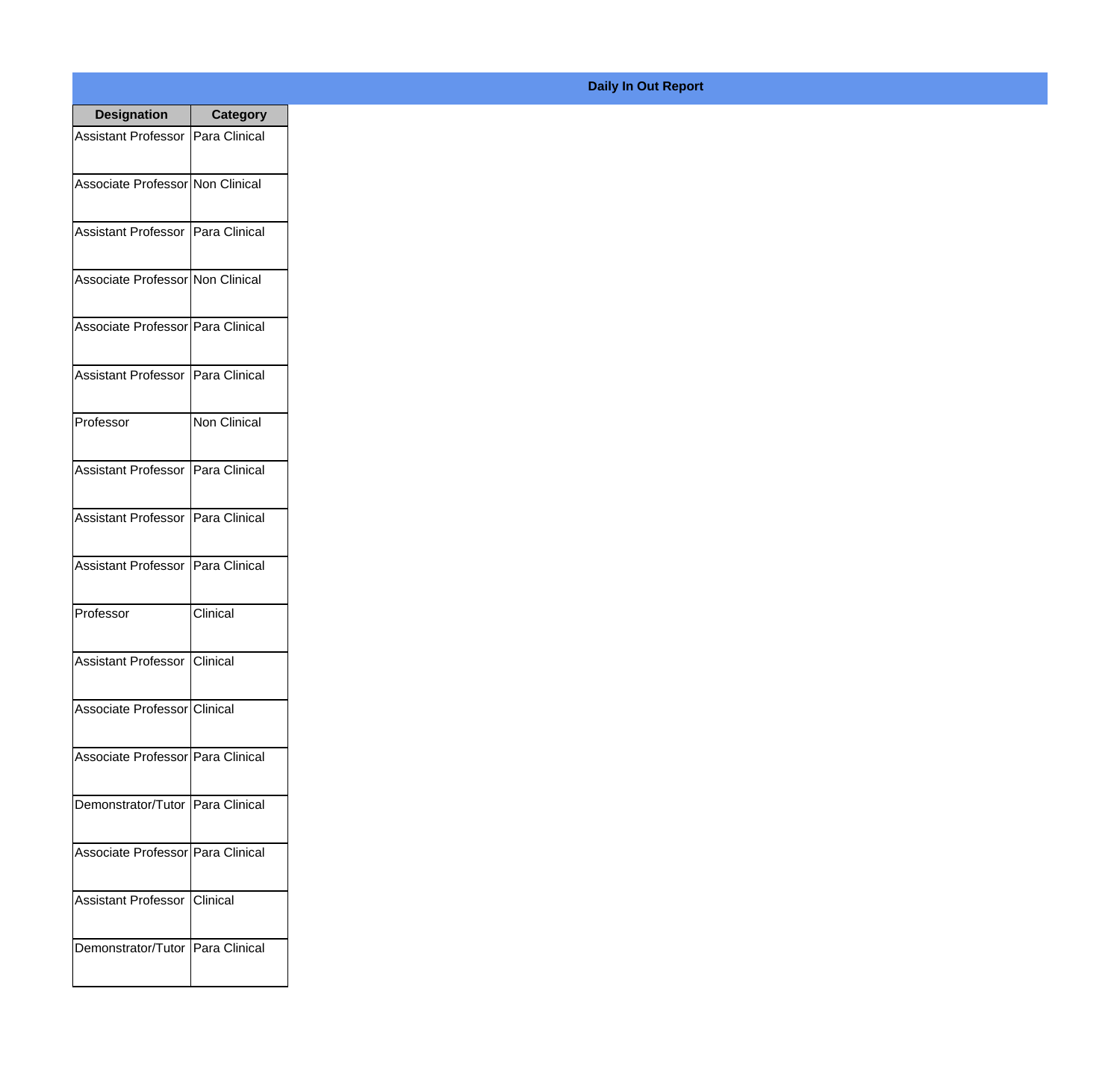|                                                         |                                                |             |           |          | <b>Daily In Out Report</b> |    |                             |
|---------------------------------------------------------|------------------------------------------------|-------------|-----------|----------|----------------------------|----|-----------------------------|
| Government<br>Medical College,<br>Khandwa               | <b>DR ASHOK</b><br><b>BHAUSAHEB NAJAN</b>      | 09 Dec 2021 | 09:59:04  | 17:09:06 | 07:10                      | P  | Forensic<br>Medicine        |
| <b>Government</b><br>Medical College,<br><b>Khandwa</b> | <b>DR NITESHKUMAR</b><br>KISHORILAL<br>RATHORE | 09 Dec 2021 | 10:11:58  | 16:45:54 | 06:34                      | P  | Pharmacology                |
| <b>Government</b><br>Medical College,<br>Khandwa        | <b>DR PRIYESH</b><br><b>MARSKOLE</b>           | 09 Dec 2021 | 108:37:07 | 17:32:05 | 08:55                      | P  | Community<br>Medicine       |
| Government<br>Medical College,<br>Khandwa               | <b>DR PRIYESH</b><br>MARSKOLE                  | 09 Dec 2021 | 17:35:47  |          | 08:55                      | P  | Community<br>Medicine       |
| <b>Government</b><br>Medical College,<br>Khandwa        | <b>DR SANGEETA</b><br><b>CHINCHOLE</b>         | 09 Dec 2021 | 09:58:58  |          | 00:00                      | E. | Physiology                  |
| <b>Government</b><br>Medical College,<br>Khandwa        | DR SUNIL BAJOLIYA                              | 09 Dec 2021 | 10:29:27  |          | 00:00                      | E  | OTO-Rhiono-<br>Laryngology  |
| Government<br>Medical College,<br>Khandwa               | DR NISHA MANDLOI<br>PANWAR                     | 09 Dec 2021 | 10:12:19  | 16:54:57 | 06:42                      | P  | Obstetrics &<br>Gynaecology |
| <b>Government</b><br>Medical College,<br><b>Khandwa</b> | DR NANDINI DIXIT                               | 09 Dec 2021 | 12:27:09  |          | 00:00                      | E. | Paediatrics                 |
| Government<br>Medical College,<br>Khandwa               | <b>DR MUKTESHWARI</b><br><b>GUPTA</b>          | 09 Dec 2021 | 11:35:12  | 16:42:27 | 05:07                      | P  | Pharmacology                |
| <b>Government</b><br>Medical College,<br>Khandwa        | <b>DR YASHPAL RAY</b>                          | 09 Dec 2021 | 13:43:22  |          | 00:00                      | E  | Anatomy                     |
| <b>Government</b><br>Medical College,<br>Khandwa        | RENU WAGHMARE                                  | 09 Dec 2021 | 11:37:56  | 17:59:21 | 06:22                      | P  | Community<br>Medicine       |